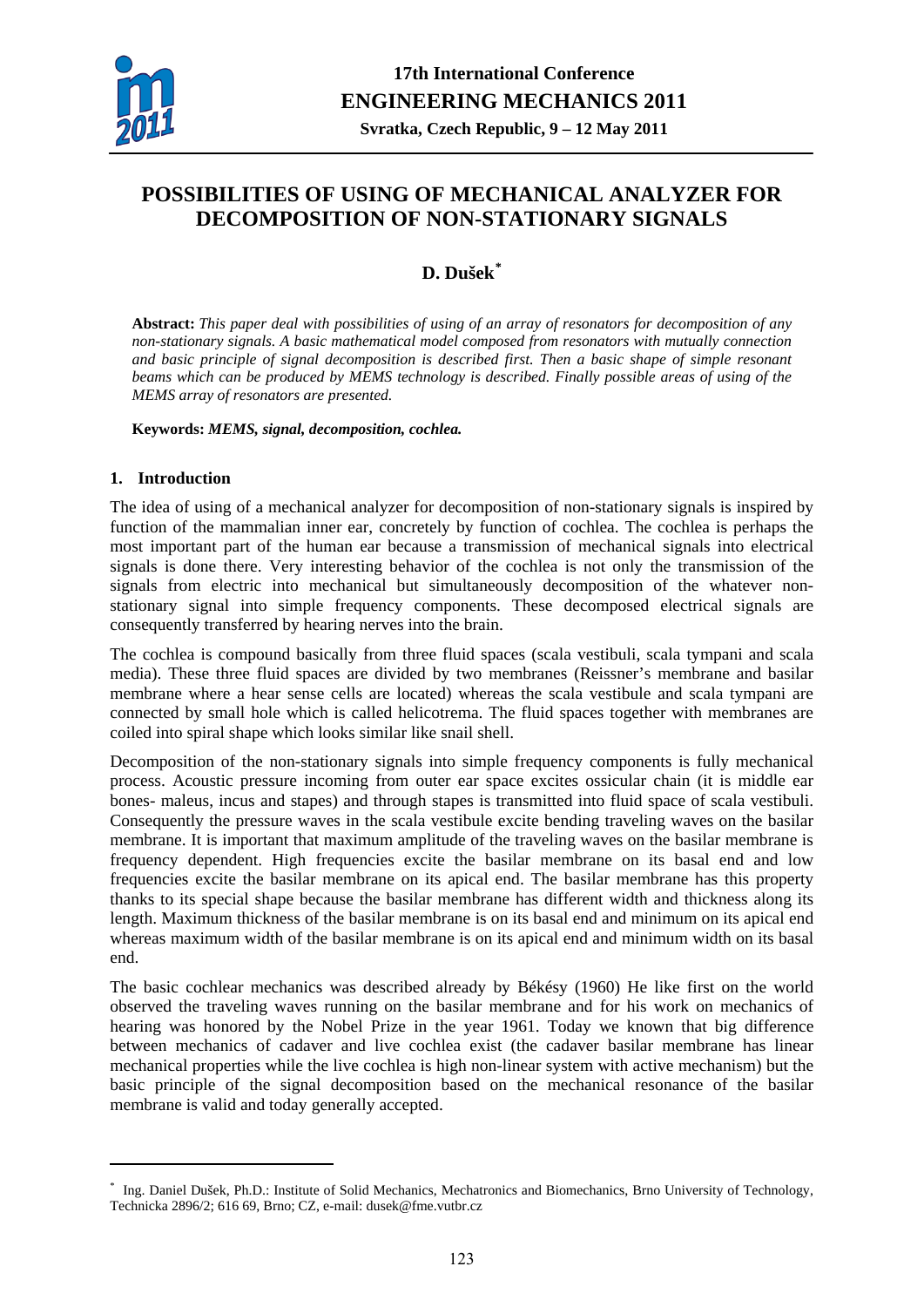Today technologies of miniaturization like Micro Electro Mechanical System (MEMS) (*Gag-El-Hak 2006*) which could be able to produce the artificial cochlea in very small dimensions are on the increase. This technology utilizes similar procedure for production of mechanical parts like procedures used in production of electronics microchips. Today a few scientists on the world try to design the MEMS artificial cochlea in the form of membrane similar to real cochlea (*Chen et al, 2006, Shintaku et al. 2010, White et al. 2002, Tianying 2002*). Another possibility is using of an array of resonators (*Xu et al. 2004, Bachman et al. 2006*).

# **2. Mathematical model**

A basic scheme of the principle of the signal decomposition by the array of resonators is shown in the Fig. 1. In this case an input signal is compound from two frequency components. If the array of resonators is actuated by this signal so only those two resonators will start to resonate which eigenfrequencies are equal to the two frequency components in the input signal.



*Fig. 1: Diagram of a basic principle of signal decomposition by a simple mathematical model composed from an array of mechanical resonators.* 

The mathematical model described in the Fig. 1 can be expressed by following matrix form of differential equations of motion:

$$
\mathbf{M} \mathbf{q}^{\cdot\cdot} + \mathbf{B} \mathbf{q}^{\cdot} + \mathbf{K} \mathbf{q} = \mathbf{q}_z \mathbf{B} + \mathbf{q}_z \mathbf{K} + \mathbf{K}_{s1} \mathbf{q} + \mathbf{K}_{s2} \mathbf{q}
$$
 (1)

In equation 1  $\mathbf{q}_z$  is a vector of displacement of kinematical actuation,  $\mathbf{q}_z$  is a vector of velocity of the kinematical actuation, **q** is a vectors of displacement, **q.** is a vector of velocity and **q.** is a vector of acceleration of the resonators. **M** is a matrix of mass of resonators, **B** is a matrix of viscous damping of resonators, **K** is a matrix of stiffness of resonators and  $K_{s1}$  and  $K_{s2}$  are matrixes of stiffness of connection springs between neighbour resonators.

Calculations for different value of viscous damping of the resonators and different values of the stiffness of connection springs were done. It means the matrix **M** and **K** which define eigenfrequencies of the resonators were constant for all calculations but matrixes **B** and  $K_{s1}$  and  $K_{s2}$  were different for the calculations. The results of these calculations are in more detail described in the author's paper *Mathematical Model of an Artificial Cochlea Based on an Array of Resonators* (Dušek, 2009).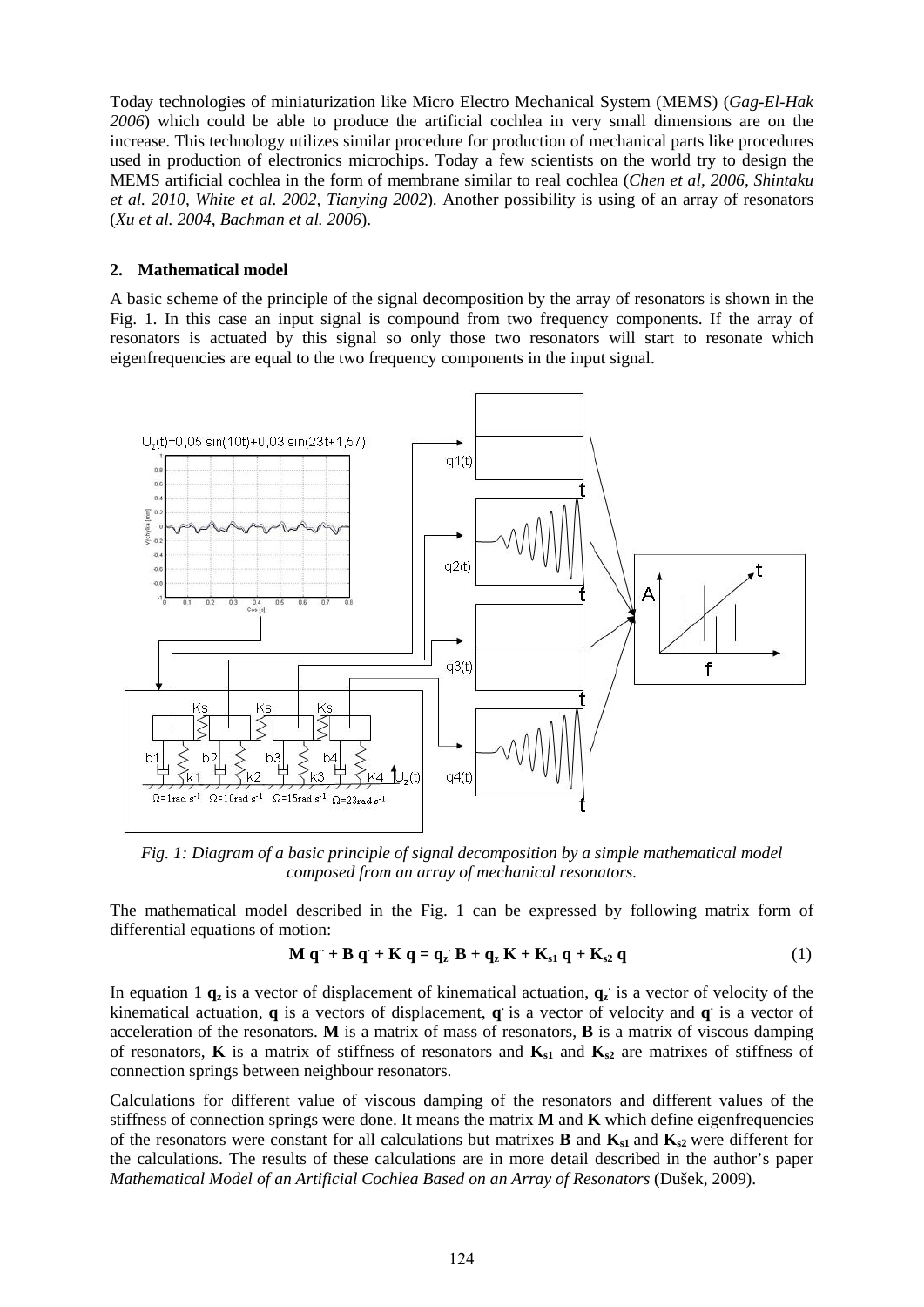Results gained from this simple mathematical model showed that for correct signal decomposition is very important mainly value of viscous damping of the resonators and also value of stiffness of connection springs between neighbor resonators. The results showed that it is need to use quite high value of viscous damping of the resonators for correct non-stationary signal decomposition. Low value of the viscous damping leads to long transient effects which evoke smudging of gained spectrograms in frequency domain. The results also showed that for correct signal decomposition using of very low or zero stiffness of connection springs is need. The higher value of stiffness of connection springs leads to vibration of neighbor resonators and this effect leads to creation of false frequency components in the spectrogram (Dušek, 2009).

On the grounds of the results gained from simple mathematical model a shape of resonators was chosen. For a reason of easy production by any of MEMS technologies a two layer beam was chosen without any mutually connection between neighbor beams (It corresponds to array of resonators with zero stiffness of connection springs calculated by simple mathematical model.). The value of the viscous damping of the resonant beams depends mainly on fluid medium where the beams will located. As the fluid medium is supposed to use a silicone oil. The silicone oil is produced in very wide range of kinematic viscosity (from 0.65 cSt. to 20 000 000cSt. - Clearco Products, 2011) and the silicone oil is also used by other scientist in his artificial cochlea (Shintaku et al., 2010, White et al., 2002).

The two layer beam is schematically shown in the Fig. 2. The layer T1 represents a spring of the resonator and layer T2 represents a mass o the resonator. It is supposed to use an array composed from these resonant beams which all have same thickness of layer T1 and T2. The different eigenfrequencies of the resonators should be effected through different length of the resonant beams.



*Fig. 2: Shape of resonant beams.* 

# **3. Possible applications**

# **3.1. Artificial full implantable cochlea**

The most useful application of the MEMS array of resonators should be the artificial full implantable cochlea which could replace injured and functionless human cochlea. Today used cochlear implant is fully electronic device which is composed from two parts- internal (this part is permanently implanted in human head) with electrodes and external (this part is placed out of the human head) with microphone and speech processor. Both parts communicated thru skin by an electromagnetic induction coil (Rubinstein 2004, Wikipedia 2011). Although development of the cochlear implants is very significant there are not full implantable cochlear implants today. The full electronic cochlear implants are still too high consumption of energy and they have quite large dimensions. It is supposed that the MEMS artificial cochlea should be much more effective with the energy source and together with any energy harvesting systems (energy gained from warm of human body or from heart or human moving vibration) it should be full implantable. For example artificial MEMS cochlea developed by Shintaku et al., 2010 do not need any external sources because they use a piezoelectric effect for generating of the electric pulses.